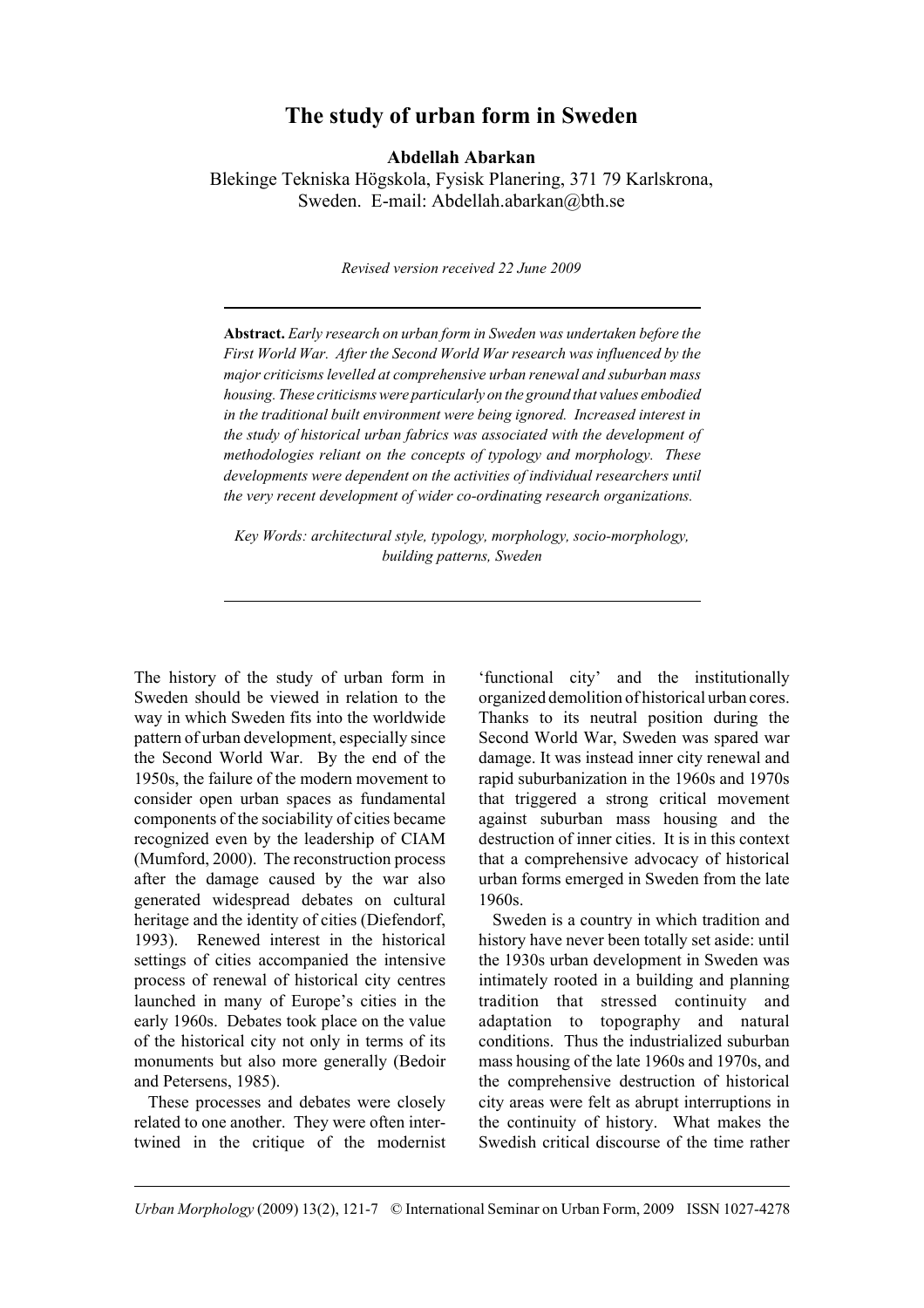### **The formative years**

Consideration of the built environment as the materialization of society's mode of existence, reflecting accumulated knowledge of traditional building materials and construction techniques, was put forward in Sweden as a central criterion for both urban conservation and development. Studies in urban history and building tradition in the late-nineteenth and early-twentieth centuries constitute local historical biographies of cities, executed and interpreted in a narrative manner without any scientific ambitions (Nilsson, 1994). It was with the establishment in 1919 of urban history as an academic field in the Institute of Urban History at Stockholm University that writings on the history of cities acquired academic status. The description, analysis and interpretation of urban form, building patterns and structure, and their relationship to social, economic and administrative changes, emerged in the early-twentieth century as a central field of urban studies within the discipline of geography.

Sten De Geer (1912) made the first attempts to address the morphological aspects of cities, in his study of large cities around the Baltic Sea. In that monograph and in his subsequent studies of the cities of Gävle and Visby (De Geer, 1928) he portrays urban settlements in relation to rural areas and delimits the different regions within cities, attempting a form of typological classification. De Geer uses a comparative approach to identify general characteristics of cities. John Leighly uses a similar comparative approach in his study of the towns of Mälardalen in Sweden (Leighly, 1928). He seeks to understand how 'property lines and original country roads have determined the parcelling of the land into building lots and the arrangement of the houses' (Leighly, 1928, p. 92). However, most of the important contributions to the study of urban form by geographers during the

1930s and 1940s were concerned with individual cities, especially their property structures and their changes over time. A particularly significant study from this period is that of Stockholm's inner city differentiation by the geographer William William-Olsson (1937). He describes how the inner city's changes are related to functional, economic and social characteristics, identifying types of buildings and urban patterns and how these undergo a continual process of change.

Another central contribution to the study of urban form, considering historical development and its interaction with social structures, was made in the early 1950s by a multidisciplinary group of scholars under the leadership of the art historian Gregor Paulsson. Paulsson and his team, representing several disciplines, including architecture, anthropology, sociology and geography, compiled the most comprehensive socio-morphological study of urban settlements ever produced in Sweden. It was first published in two volumes, in 1950 and 1953, under the title *Svensk stad* (*Swedish city*). A second edition was published 20 years later (Paulsson, 1973). To Swedish scholars this is a monumental work, especially recognized for its broad approach, its depth of analysis and its methodology. It records meticulously the transformation of urban settlements from the 1840s to the 1930s these physical transformations being thoroughly linked to the structure of society. This study introduces a methodology based on the collection of a wide range of social data, for example encompassing social status, the composition of each household, occupation, age, income, workplace and building function. This was the first time that a systematic collection of wideranging socio-spatial data was used to describe socio-morphological development and other changes in Swedish cities.

Other novel features introduced by Paulsson, and which must be seen as a fundamental contribution to the study of urban form in Sweden, are the concepts of type and style. Paulsson argues in the foreword to the first edition of *Svensk stad* that the use of these was important in understanding changes and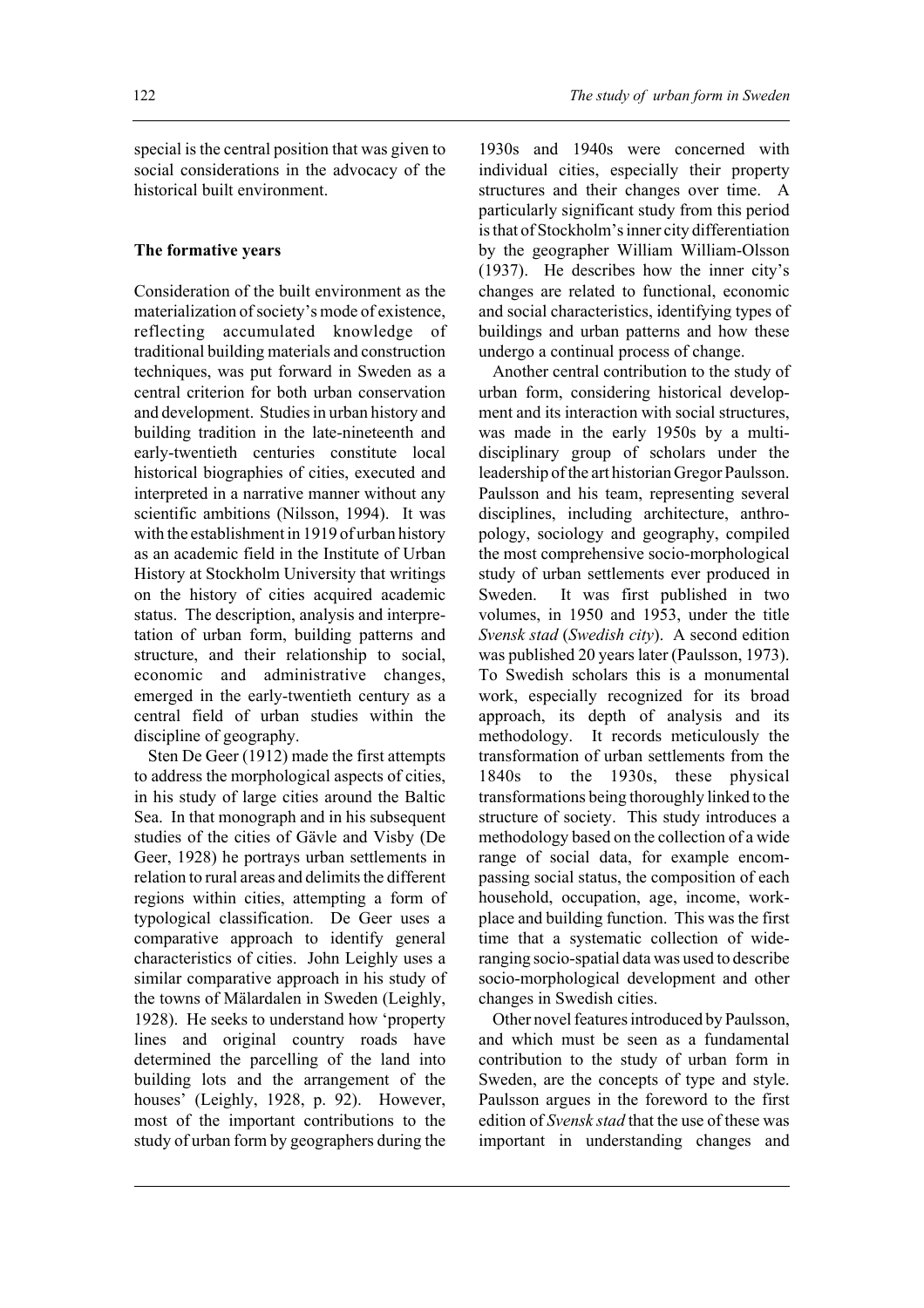interactions and coming to terms with the complexity of reality. The concept of type facilitates abstraction, generalization and classification. These are the three phases of typological analysis, though quite difficult to distinguish in *Svensk stad*. It seems that Paulsson was looking for a concept that could bring order and understanding to the complexity of urban reality, and he found this in the concept of type. Although he was aware of the importance of methodology and concepts, he did not elaborate the concept of type. In the second edition of the book he actually removed the following statement:

there is the need for a scientific concept, which is at the same time analytical and synthetic. Such a concept is that of type, which allows the individual phenomenon to be reflected in orderliness and order to be configured as an entity. It is this concept of type, as developed in particular by Max Weber, which is used in this work (Paulsson, 1973).

The introduction of the concept of type in the first edition of *Svensk stad* should be considered a declaration of intention rather than a practical, fundamental structuring element of the methodology that is actually employed. It was perhaps Paulsson's intention to develop the concept of type in subsequent work with a view to implementing it, but this never happened.

*Svensk stad* attracted interest among scholars in urban and housing research. Art historians Elias Cornell and Börje Hanssen (Hanssen, 1952) continued in the tradition set by Paulsson. Cornell's most influential work deals with the dichotomy of town and country, the dissolution of which he was witnessing in the early 1950s (Cornell, 1952, 1977). The dichotomy was one of both opposition to one another and mutual dependence on each other: its demise was giving rise to a new type of urban development with different densities, building forms and open spaces. Cornell's observations on these changes contributed to the increase of interest in the study of the new suburban formation and centre-periphery relationships, which were developing in the 1970s and 1980s.

The relationship between town and country was also dealt with from the point of view of morphology and land ownership patterns. This theme was investigated by the human geographer Lennart Améen, who in his dissertation presents a variety of city typologies, categorized according to their land ownership and administrative boundaries (Améen, 1964). Améen's work belongs to a tradition within human geography that focuses on the analysis of urban structures. This approach deals with the study of social, demographical and economic structures together with physical patterns. In an international perspective, the Swedish plan typologies introduced by Améen have affinities with the town-plan analysis proposed by M. R. G. Conzen a few years earlier (Conzen, 1960). Quite similar to Améen's land ownership approach is the line of research represented by Ingemar Johansson, with a special focus on Stockholm and its suburban development from the 1870s to the 1970s (Johansson, 1974, 1987). Johansson refers to Stockholm as the 'townless big town' and argues in his thesis that the nature and system of land ownership had an important impact on the patterns of urban growth and led also to the proletarianization of farmers, who slowly became the working class of the industrial era. Johansson's socio-morphological approach entailed the use of land ownership and land policies as concepts to describe and explain the rise of the industrial city, suburbanization and the patterns of urban growth in Stockholm.

### **The concept of type**

When the concept of type was used in the study of urban form in Sweden, at least until about 1970, it was conceived within the Weberian definition and conception of the term (Weber, 1958). Weber's definition of the ideal type gave inspiration to a methodological framework for explanation. Later on, when mass housing developed at the periphery of cities, and when the renewal process in old city centres was rapidly transforming both space and society, critics of these developments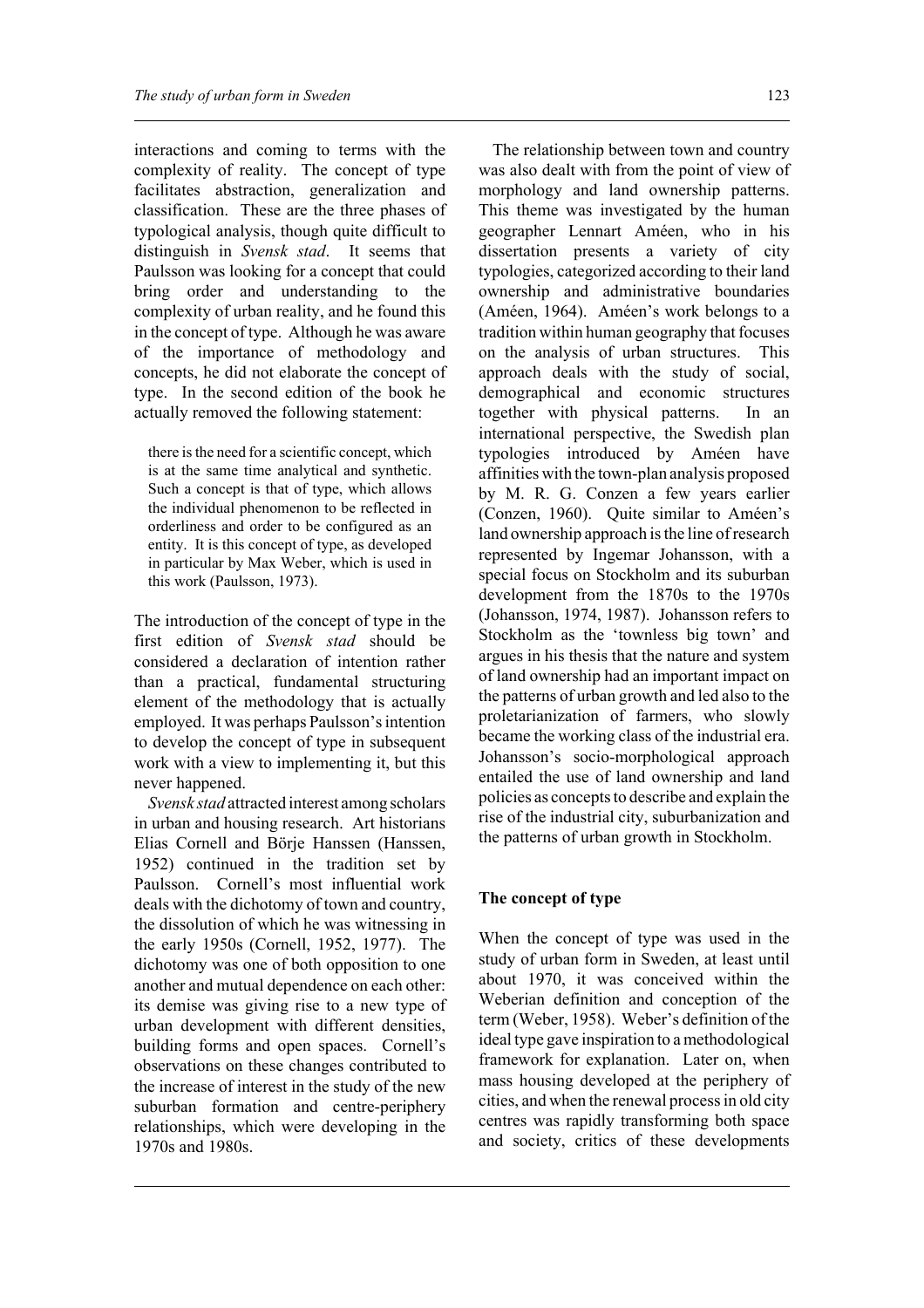advocated emphasis on heritage and tradition. Conservation and restoration of buildings and urban areas were debated widely. Inspirations and examples of good townscape management were found elsewhere in Europe, especially in Italy.

The Italian plan for the conservation of the historic centre of Bologna, which was adopted in 1969, was an important source of inspiration among members of the Swedish Heritage and Conservation Board and the schools of architecture. The plan reached a wide public through the publication *La nuova cultura delle città* (*The new culture of cities*) (Cervellati *et al*., 1977), a book that brought together experience gained through the restoration of buildings in the historic centre of Bologna. It was through this publication and the preservation plan for Bologna that Italian approaches to building typology were introduced in Sweden. These were further stimulated by *The architecture of the city* (Rossi, 1980), and by Gianfranco Caniggia's study of the city of Como (Caniggia, 1976).

Björn Linn, formerly professor of the history and theory of architecture at Chalmers University of Technology, was the first scholar in Sweden to emphasize the importance of deeper insight into historical urban structures, the identification of their constituent elements and the relationships that exist between them. Linn gives the concept of type a central position. He argues that

in order to understand the [urban] structure one has to start from a conception of types, which in different ways are changeable and modified in their real implementation. New contributions can only fit in satisfactorily if they are related to types and structure (Linn, 1981, p. 118).

 He considers Caniggia's study of Como to be the most consistent example of such a typological approach and pleads for similar studies in Sweden. Already in his dissertation of 1974, Linn introduces the spatial relationship between the city or district considered at the macro-level and the building at the micro-level, and calls for attention to be given to the intermediate level of the building

pattern (*bebyggelsemönster*) (Linn, 1974). It is at the level of the building pattern that relationships between individual buildings and between buildings and open spaces can be identified and characterized. Linn uses this approach to identify a building type, which he calls a 'big building block' (*storgårdskvarteret*) (a building block with a large inner yard), which was a fundamental structuring element of European cities in the 1910s and 1920s. Linn's typological approach starts out from the conception of the ideal building pattern and investigates its variation and deformation, which are responses to topographical conditions, available techniques and material, and economic considerations. The building pattern approach constitutes a methodological framework that is similar to Caniggia's 'typological process'. Its purpose is to identify categories of building types and investigate their variation and modification. The aim is to create a general explicative theory.

The concept of type is also investigated by Kristina Allpere in her dissertation *Om typbegreppet i arkitektur* (*On the concept of type in architecture*) (Allpere, 1985). The object of her study is the interpretation of the concept of type in Italian urban research since the 1960s. In her interpretation, analysis and comparison of the different conceptions of type, Allpere neglects Saverio Muratori and his school of thought. A central position is instead given to Aldo Rossi and Carlo Aymonino, whose theoretical framework of the conception of the city as architecture and the dialectical relation between typology and morphology (Aymonino and Rossi, 1970) is compared to urban studies in Sweden.

Several researchers emphasized in their work the importance of a conceptual system of interpretation and analysis that aims to inform the design process. Finn Werne proposes a theoretical basis for the study of traditional building techniques and material (Werne, 1980). This approach is further developed in his subsequent work and especially in the study of different areas of the city of Göteborg, which he and a group of fellow researchers undertook (Werne *et al*., 1985).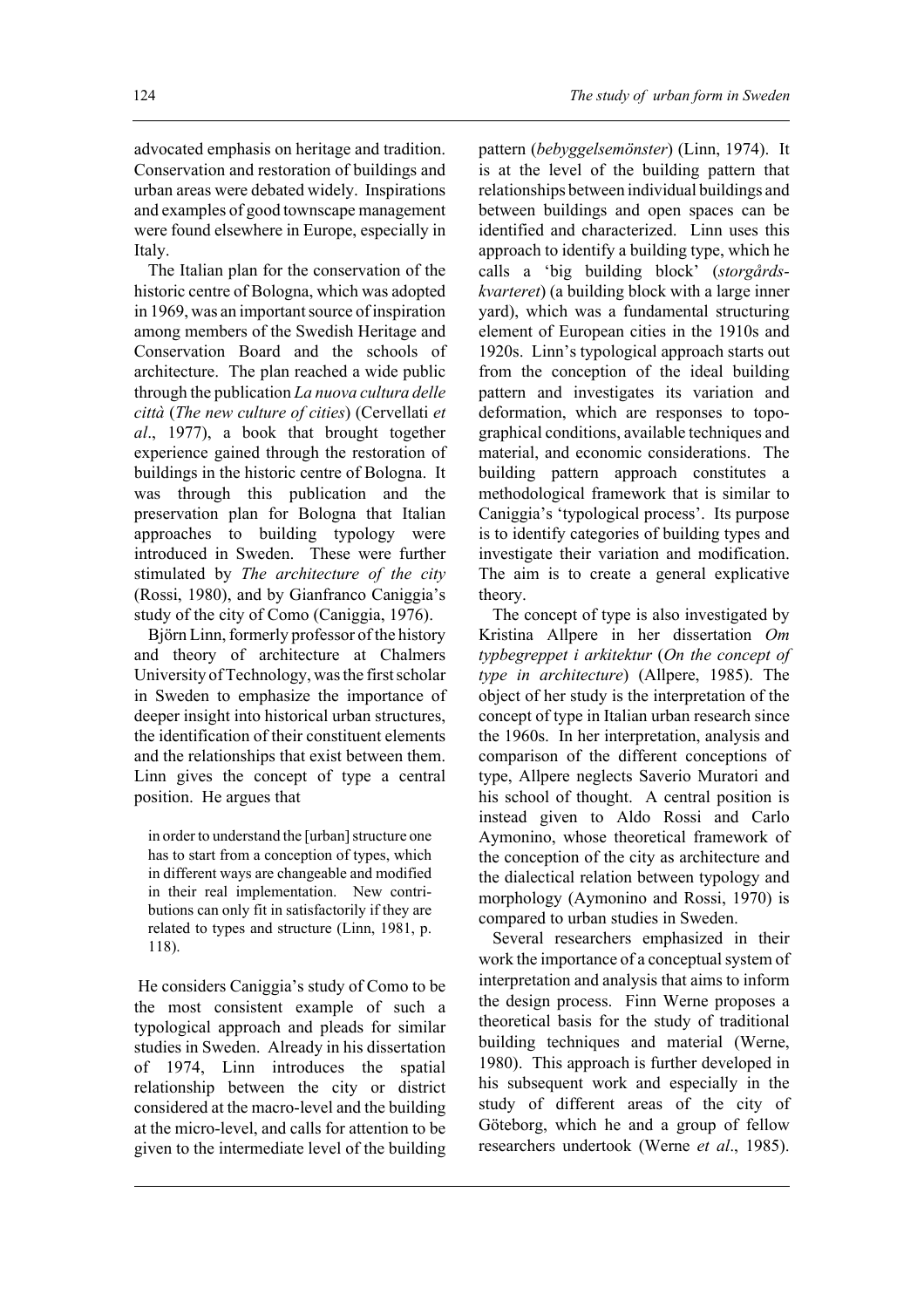The study of the Vasa district in this city is based on the classification of different building types, each relating to specific planning and building conditions, which had an impact on the form and structure of the district.

## **Recent integrative approaches**

Hans Bjur focuses attention on the planning and development of urban fringes, and implements a far-reaching methodology, which is inspired by the *civic surveys* of Patrick Geddes. His aim is to identify the *genius* of the city and its components (Bjur, 1984). Planning problems and the loss of coherence of the peripheries and other parts of cities were investigated by a group of researchers under the leadership of Bjur in the 1990s. The outcome was several dissertations that deal with morphological regions within the urban fabric (Olshammar, 2002). Another focus was the morphology of housing-estate suburbs developed in Sweden between the 1940s and the 1970s (Klasander, 2003). The study by Klanasander has the advantage of integrating both typo-morphology and space syntax in an analytical approach to new urban structures. The focus is the transformation and spatial configuration of the relationship between the components of modern urban forms. Klasander argues that this transformation has led to the loss of legibility in the modern built environment. He stresses the importance of a coherent relationship between the pattern of movement and the pattern of building.

Critiques of the functional city and modern urban planning are recurrent themes in Swedish urban research, but studies tend to be focused on specific issues, rather than adopting a comprehensive approach. Johan Rådberg is among the exceptions to this. In his critical approach to modern urban planning he attempts a holistic description and analysis of the theoretical bases and form components of the functional city (Rådberg, 1988). His investigation of modern town planning tends to relate aspects and forms of the functional city to the elements and characteristics of traditional urban forms, showing for instance that some principles attributed to functionalism, such as hygiene, were integrated into planning long before the 1930s. Rådberg has supplemented his work with a descriptive system based on Italian building typology (Rådberg and Friberg, 1996). The research report entitled *Svenska stadstyper* (*Swedish urban types*) refers to the Italian approach to building typology and the Conzenian approach to town-plan analysis, but the presentation of Swedish urban types is in reality a presentation of building types.

## **The current organization of research**

The study of urban form in Sweden has until recently been undertaken almost entirely by individual researchers. It is only within the last few years that research groups and networks of researchers have become significant features of the research environment. Two approaches to the study of urban form are now established. They are that of the space syntax research group in the School of Architecture at the Royal Institute of Technology, in Stockholm under the leadership of Lars Marcus, and the Nordic Network of Urban Morphology in the Department of Spatial Planning at the Blekinge Institute of Technology, in Karlskrona under my leadership. Recent activities of the former are documented elsewhere (see, for example, Koch *et al*., 2009). The recent rise of the latter constitutes an appropriate postscript to this review.

I encountered the typo-morphological approach in the early 1980s when, as a student of architecture in Belgium, I attended a course in urban morphology for which the book *Formes urbaines de l'ilot à la barre* (Panerai *et al*., 1977) was a recommended text. After I moved to Sweden in the late 1980s, my PhD thesis was supervised by Björn Linn, in Göteborg. Linn was at the time interested in developing links between his department and researchers concerned with urban patterns and typologies. My PhD thesis on Mediterranean urban patterns uses the concept of type as a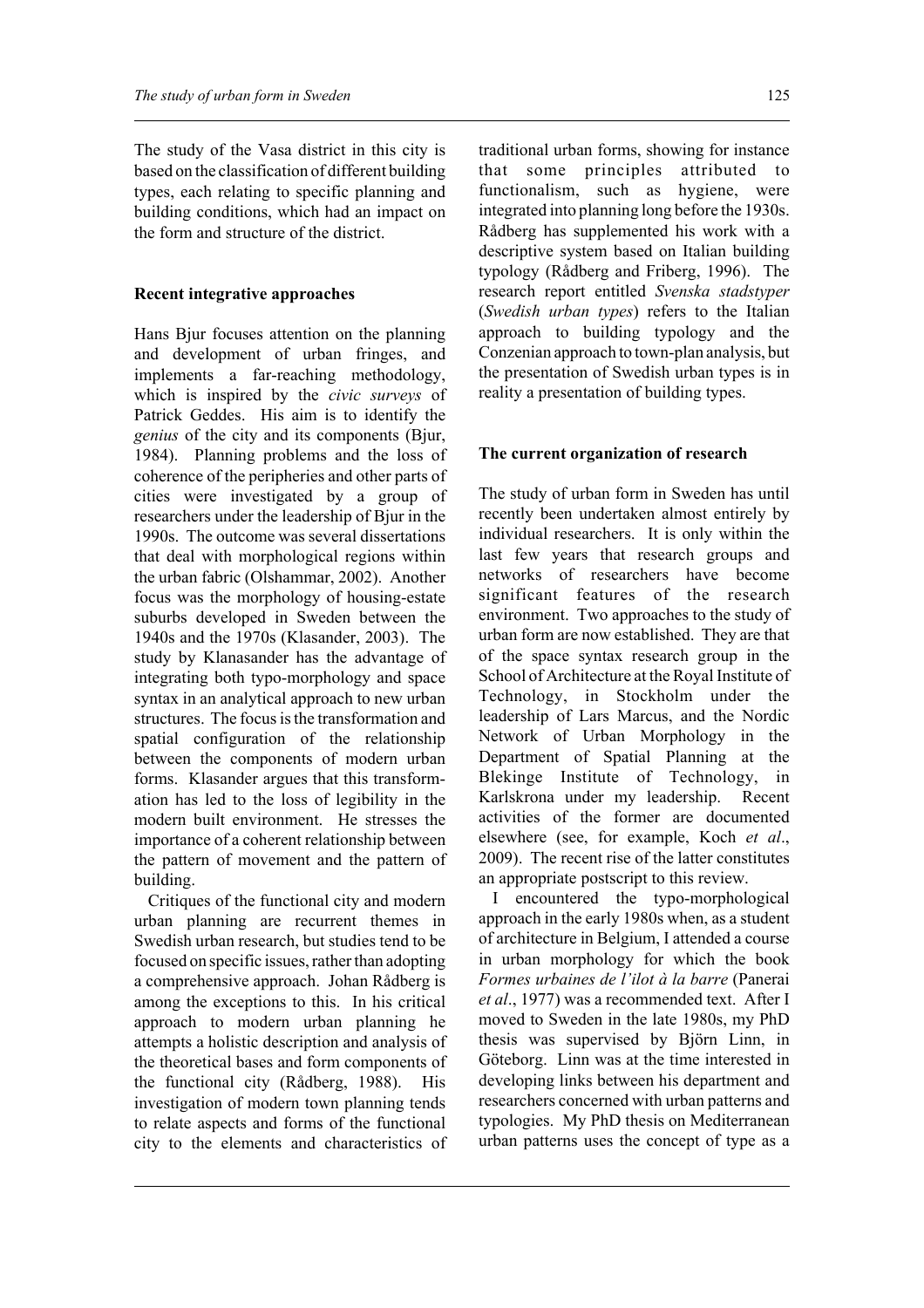central idea. It is concerned with the relationship between the components of urban form and the Caniggian typological process (Abarkan, 1995). This typological approach is developed further in the studies of urban form that I completed at the School of Architecture in Stockholm between 1996 and 2006 (Abarkan, 2000, 2006).

My links with ISUF started in the late 1990s, through contacts with Jeremy Whitehand at the University of Birmingham. ISUF thereafter became the main platform for my work as an urban morphologist. As professor and chair of spatial planning at the Blekinge Institute of Technology, my working environment is, like that of ISUF, fundamentally multidisciplinary. Most importantly planning is a field in which urban morphology needs to develop new theoretical and methodological frameworks relating to current city development.

The study of urban form in Sweden has, during the last few years, developed important links with the three principal schools of urban morphology gathered together within ISUF. In 2006 I established the Nordic Network of Urban Morphology. This now helps to connect individual researchers and individual research projects in urban morphology to each other, both nationally and across the Scandinavian countries. Since the organization of ISUF's Fourteenth International Seminar in September 2006 in Stockholm, several seminars and workshops have followed in Sweden, Norway and Finland. The Nordic Network of Urban Morphology has now become a significant platform for research and teaching in urban morphology within Scandinavia.

#### **References**

- Abarkan, A. (1995) *Bebyggelsemönster I Medelhavsområdet: en studie av Medina I Fes ställd i relief mot Siena*, Dissertation, Chalmers Tekniska Högskola, Göteborg (Tryckeri Ofta Grafiska, Göteborg).
- Abarkan, A. (2000) 'Typo-morfologi: Metoden och dess tillämpning på bebyggelsemönster', *Nordisk Arkitekturforskning* 1-2, 57-64.
- Abarkan, A. (2006) *Bebyggelsemönster och*

*stadsmorfologi: en typo-morfologisk studie av Stockholms stadsbebyggekse 1880-1930* School of Architecture, Royal Institute of Technology, Stockholm, Research Report 3.

- Allpere, K. (1985) *Om typbegreppet i arkitektur* Dissertation, Royal Institute of Technology, Stockholm.
- Améen, L. (1964) *Stadsbebyggelse och domänstruktur: Svensk stadsplanering i relation till ägoförhållanden och administrativa gränser* (Gleerup, Lund).
- Aymonino, C. and Rossi, A. (1970) *La città di Padova: saggi di analisi urbana* (Marsilio Editori, Venezia).
- Bedoir, F. and Petersens, L. (1985) *Från klara till city* (Stockholms Förlag, Stockholm).
- Bjur, H. (1984) *Stadsplanering kring 1900 med exempel från Göteborg och Albert liljenbergs verksamhet* Dissertation, School of Architecture, Chalmers Tekniska Högskola, Göteborg (A-Husets Reprocentral, Göteborg).
- Caniggia, G. (1976) *Struttore dello spazio antropico* (Marsilio Editori, Venezia).
- Cervellati, P. L., Scannavini, R. and De Angelis, C. (1977) *La nuova cultura delle città* (Accademia Naz. Dei Lincei, Milano).
- Conzen, M. R. G. (1960) *Alnwick, Northumberland: a study in town-plan analysis* Institute of British Geographers Publication 27 (George Philip, London).
- Cornell, E. (1952) *De stora utställningarna: arkitekturexperiment och kulturhistoria* (Natur och Kultur, Stockholm).
- Cornell, E. (1977) *Bygge av stad och land* (Bokförlaget Pan/Nordstedts, Stockholm).
- De Geer, S. (1912) *Storstäderna kring Östersjön* (Ymer, Stockholm).
- De Geer, S. (1928) 'Den nutida staden Visby', *Globen* 7, 29-38.
- Diefendorf, J. M. (1993) *In the wake of war: the reconstruction of German cities after World War II* (Oxford University Press, Oxford).
- Hanssen, B. (1952) *Österlen: allmoge, köpstafolk och kultursammanhang vid slutet av 1700-talet i sydöstra Skåne* (Gleerup, Lund).
- Johansson, I. (1974) *Den stadslösa storstaden. Förortsbildning och bebyggelseomvandling kring Stockholm 1870-1970* Research Report 26 (Byggforskning, Stockholm).
- Johansson, I. (1987) *Stor-Stockholms bebyggelsehistoria. Markpolitik, planering och byggande under sju sekler* (Gidlunds/Byggforfknings rådet, Stockholm).
- Koch, D., Marcus, L. and Steen, J. (eds) (2009) *Proceedings of the 7th International Space Syntax*